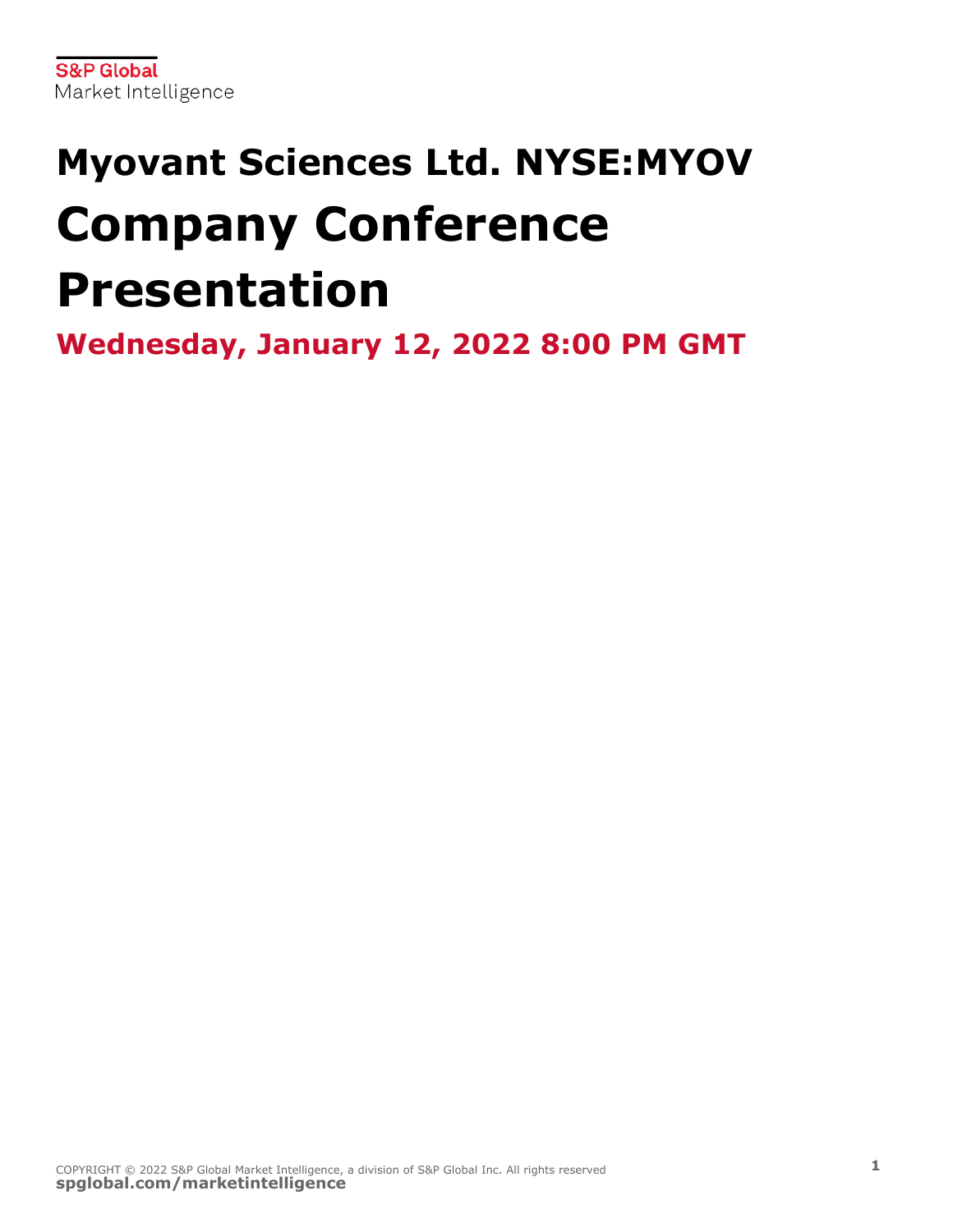## **Table of Contents**

| Call Participants   |   |  |
|---------------------|---|--|
| Presentation        | . |  |
| Question and Answer |   |  |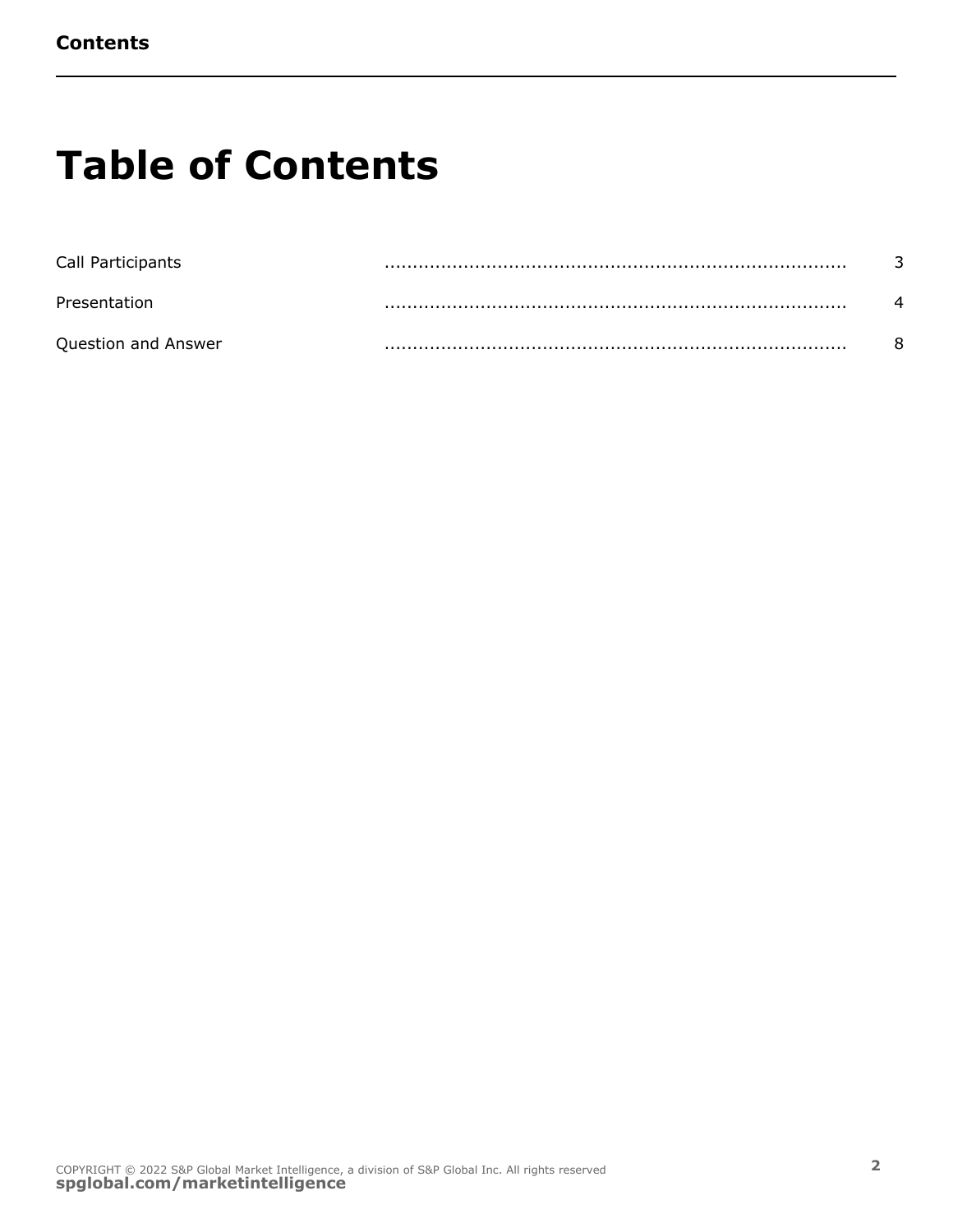## **Call Participants**

**EXECUTIVES**

### **David C. Marek**

*CEO & Director*

#### **Juan Camilo Arjona Ferreira** *Chief Medical Officer*

**Lauren Merendino** *Chief Commercial Officer*

#### **Uneek Mehra** *Chief Financial & Business Officer*

**ANALYSTS**

**Eric William Joseph** *JPMorgan Chase & Co, Research Division*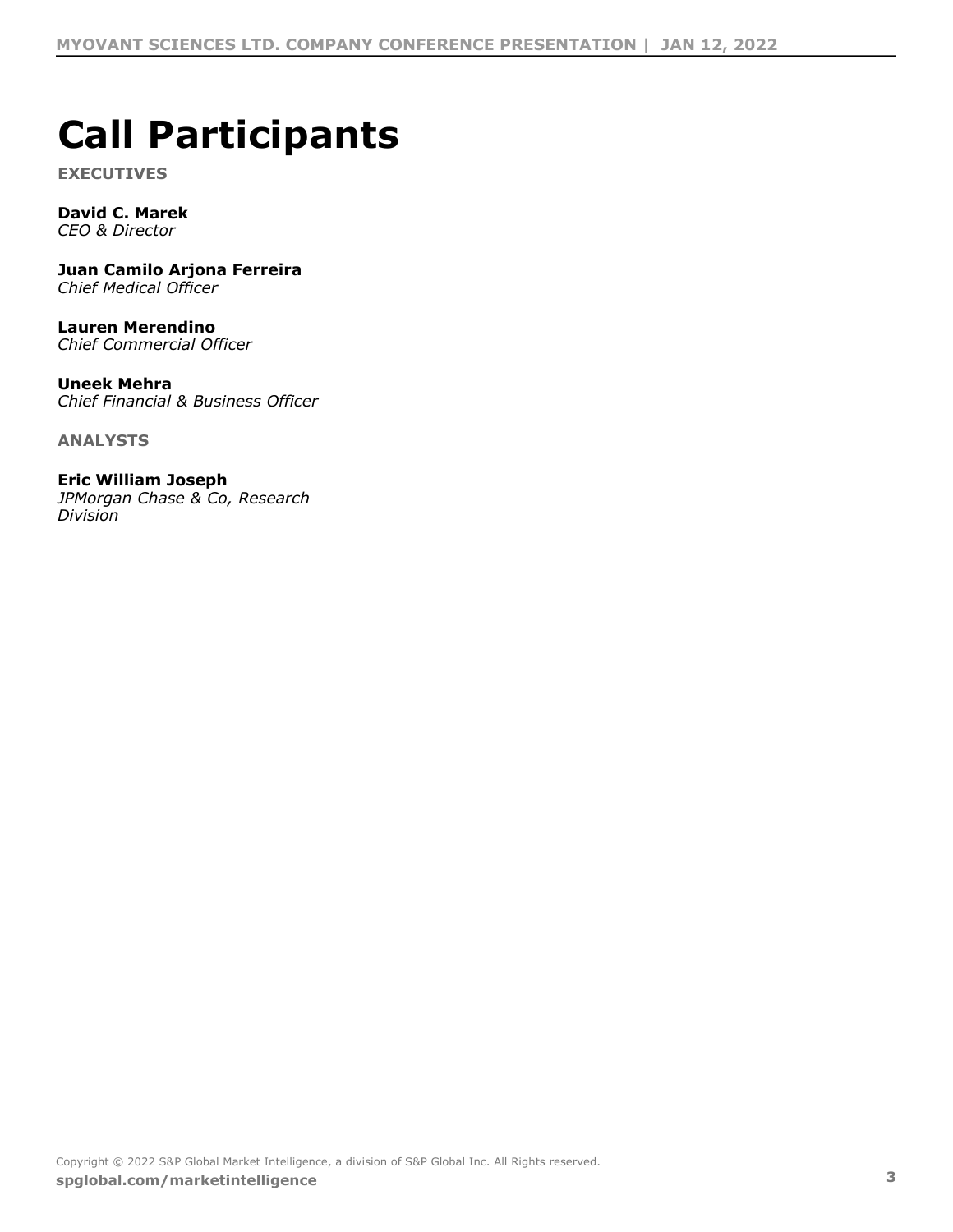### **Presentation**

#### **Eric William Joseph**

*JPMorgan Chase & Co, Research Division*

Okay. Good afternoon, and thanks again for joining the 40th Annual JPMorgan Healthcare Conference. I'm Eric Joseph, senior biotech analyst with the firm. Our next presenting company is Myovant Sciences. And it's my pleasure to welcome company's CEO, Dave Marek, to talk to us a little bit about the company. [Operator Instructions] With that, Dave, thanks so much for sharing some of your time with us this week.

#### **David C. Marek**

*CEO & Director*

Well, thank you, Eric, and good afternoon, everyone. I have to say that after leading Myovant for the past year, it's been great to be back here today presenting at the JPMorgan Healthcare Conference. So thank you for inviting us. And I'll briefly mention that our presentation today will include forward-looking statements. So please refer to the latest SEC disclosures for a discussion of the risks and uncertainties.

So Myovant's mission is to redefine care through purpose-driven science through empowering medicines and transformative advocacy. We now have 2 FDA-approved products. We have ORGOVYX for advanced prostate cancer and MYFEMBREE for the treatment of uterine fibroids as well as a European approval with RYEQO for uterine fibroids. And helping to enable our global development and commercialization strategies are several partners, particularly Pfizer, who is our co-development and co-commercialization partner for both or ORGOVYX and MYFEMBREE with us in the U.S. And we have Gedeon Richter, who is commercializing RYEQO in our international markets.

On Slide 4, we believe Myovant will be a category-leading company in the areas of both women's health and oncology. And our confidence stems from our differentiated therapies from our strategically leveraged partnerships from our strong balance sheet with high revenue growth potential and from our commitment to investing in our pipeline. And we have a proven development engine that has generated positive Phase III data in 5 pivotal studies leading to 3 approvals and 2 more pending decisions this year. We also have an incredibly strong executive team leading Myovant and we're supported by a deeply experienced Board that continues to guide the long-term vision for the company.

2021 was a busy year for Myovant with many notable achievements. And most importantly, we had a meaningful impact on thousands of patients. Over 11,000 men with advanced prostate cancer were treated with ORGOVYX last year and approximately 1,400 women with uterine fibroids were treated with MYFEMBREE. And RYEQO was also launched by Gedeon Richter in 11 countries. So this resulted in approximately \$65 million of net product revenue. And from a clinical development standpoint, the results of the pivotal LIBERTY program in uterine fibroids were published in the New England Journal of Medicine. We presented positive results from the LIBERTY randomized withdrawal study, including bone mineral density data through 2 years as well as positive results from our SPIRIT long-term extension study. And we began enrolling in SERENE, our study to evaluate prevention of pregnancy in women with uterine fibroids or endometriosis.

And finally, in addition to our regulatory achievements, with 3 regulatory approvals last year, we also have the filings for MYFEMBREE and endometriosis in the U.S. and for relugolix in prostate cancer in the EU, both with decisions expected this year. So let's move to the objectives for 2022.

Slide 6. Our main focus remains on commercial execution. Building on the strong foundation we achieved last year, we expect to drive ORGOVYX growth by increasing depth and breadth of prescribing while increasing patient engagement. We intend to accelerate MYFEMBREE in uterine fibroids and pending FDA approval to launch MYFEMBREE for endometriosis where there's high prescriber overlap that would enable us to leverage the same brand, the same dose, the same 1 pill once-a-day approach that MYFEMBREE already brings to uterine fibroids patients today. And at the same time, we need to build for tomorrow by expanding our pipeline, and we plan to advance relugolix life cycle opportunities to advance MVT-602 clinical development and to announce an ORGOVYX international partnership.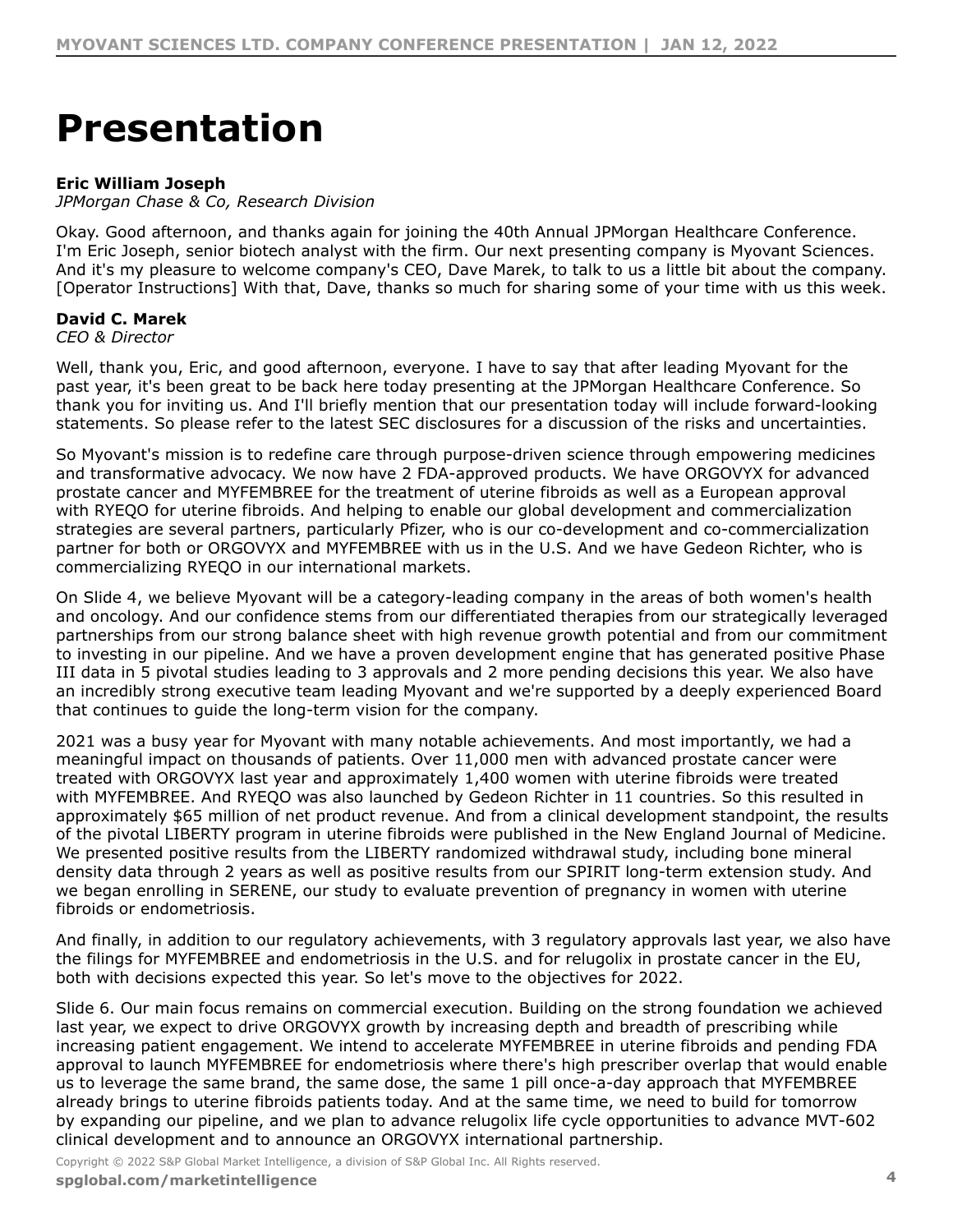And along with Gedeon Richter, we expect to file for EU approval for RYEQO in endometriosis. And finally, we'll also continue to look externally for additional opportunities, primarily in urology, oncology and women's health to add fuel to our clinical development engine and to complement our commercial capabilities.

So now I'd like to provide a focus on near and long-term commercial opportunities for ORGOVYX and then for MYFEMBREE. So on Slide 8, we really detail out that prostate cancer is the second most common cancer in men with 3 million men in the U.S. currently living with the disease. This year, approximately 300,000 men are projected to receive androgen deprivation therapy or ADT, which is the foundational treatment for prostate cancer with approximately 100,000 men initiating ADT for the first time this year.

In clinical practice, cardiovascular risk may be overlooked in prostate cancer patients despite 2 out of 3 men having cardiovascular disease risk and the urology and oncology communities are beginning to appreciate CV risk in their patients.

LHRH agonists such as leuprolide acetate have traditionally been the ADT standard of care, but are associated with known mechanism of action limitations, including an initial surge in testosterone levels that can exacerbate clinical symptoms. And because of this initial testosterone surge, it can take weeks to suppress testosterone to castration levels and to reduce PSA levels, the biomarker that's widely used to assess disease activity. Agonists are also associated with delayed testosterone recovery when discontinued due to their long-acting depot formulation.

And finally, hyperglycemia and diabetes as well as cardiovascular disease are required warnings across this agonist class. Importantly, all ADT therapies, except ORGOVYX have injectable administration, requiring office visits, which can be inconvenient for patients and a safety consideration during the COVID pandemic.

ORGOVYX is the first and only oral ADT for advanced prostate cancer. It offers men with advanced prostate cancer, rapid, profound and sustained testosterone suppression. And as an antagonist, its mechanism of action does not result in testosterone surge or flare. In the ORGOVYX pivotal trial, the majority of men in the subgroup analysis achieved testosterone recovery with just 90 days of treatment discontinuation. And we saw low incidence of MACE that was suggested by the HERO safety data. And finally, as I mentioned earlier, ORGOVYX provides an alternative to the injectable ADT options with a convenient 1 pill once-a-day dosing.

This differentiated clinical profile has led to notable commercial achievements since our launch last year. Now we aim to serve patients and we're proud that we've reached over 11,000 patients with ORGOVYX, which is an increase of more than 3,000 men since we last reported at the end of September.

We've also expanded our prescriber base now with over 1,800 treatment centers having prescribed ORGOVYX at least once, and that's an increase of 15 -- from the number of 1,500 that I reported in September. Payer coverage for ORGOVYX also continues to improve with over 250 million lives now covered for ORGOVYX across all channels, including approximately 80% of commercial lives and 99% of Part D lives.

In terms of net revenue, this translates to approximately \$57 million in our first year on the market. And the fiscal third quarter revenues reflect 40% sequential volume growth for ORGOVYX compared to the fiscal second quarter. As volume growth was partially offset by a lower net price due to the expected increase in gross-to-net discounts in the quarter. And the gross-to-net discount for ORGOVYX in fiscal third quarter was in the low 40%, and we expect it to remain in the low to mid-40s for the foreseeable future. While our early achievements for ORGOVYX are notable, there is opportunity for substantial growth ahead. We're certainly proud of the 11,000 patients treated to date and with 300,000 patients receiving ADT annually, there are clearly many more patients who can benefit from ORGOVYX.

And we have many of the critical success factors that are already in place with our differentiated clinical profile, including oral administration, the excellent payer coverage we've established and our life cycle management plans. And our focus remains on establishing ORGOVYX as the ADT standard of care and capturing meaningful share in advanced prostate cancer.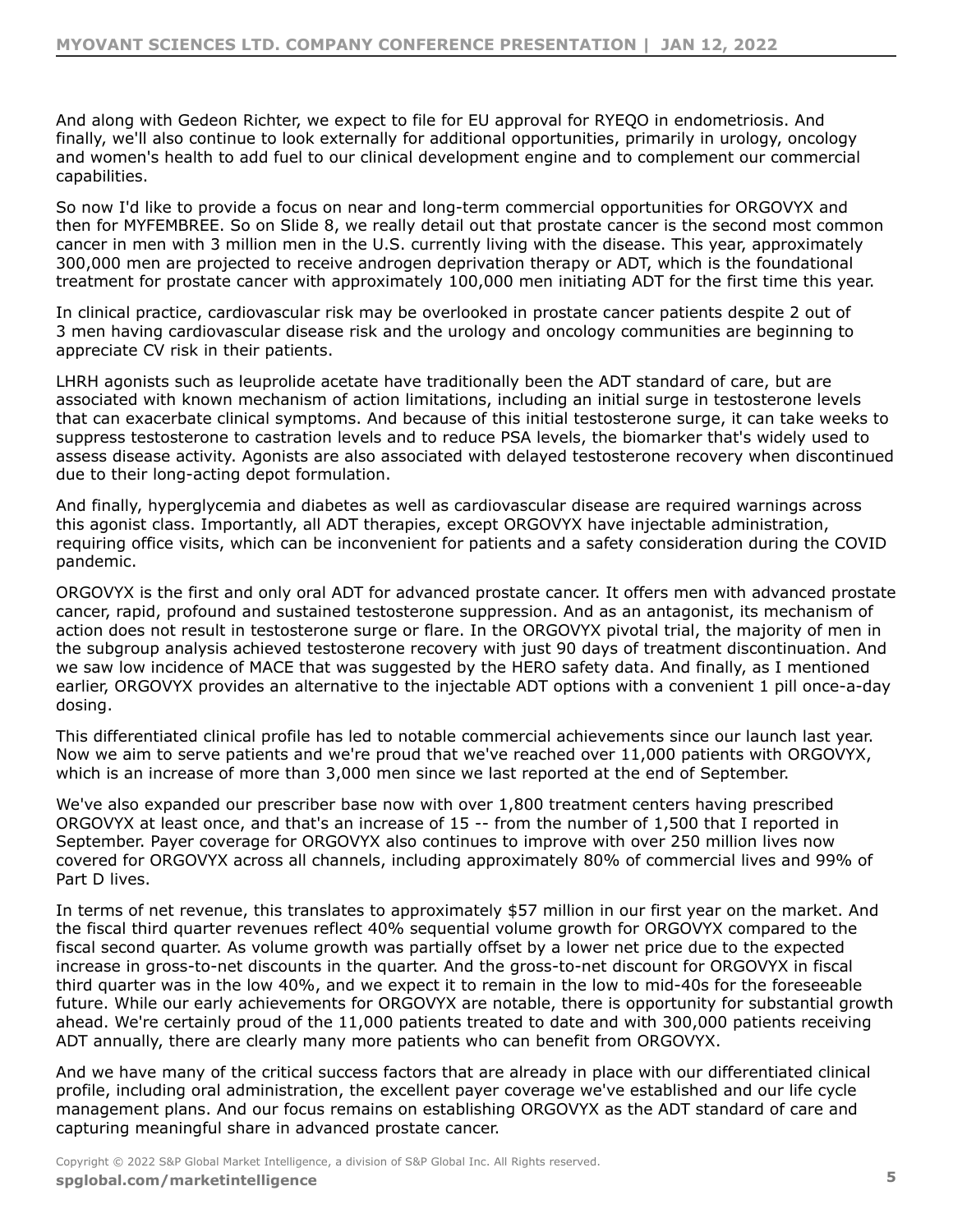So now shifting to MYFEMBREE, where there is also significant opportunity. Uterine fibroids is a very common disease with significant unmet need. And of the 5 million women who sought treatment for their uterine fibroid symptoms, 3 million have been failed by initial treatment. And even though 2 out of 3 women would prefer a medical option versus surgery, approximately 1.25 million women per year in the U.S. make the difficult decision to undergo a hysterectomy as a last resort. And historically, prescribers treating the symptoms of uterine fibroids, primarily OB/GYNs, has struggled with medical treatment because previous treatment options have been insufficient and didn't meet the needs of the market. The need such as stopping excessive menstrual bleeding or minimizing side effects, and accomplishing this in an easy and convenient manner.

We're motivated by the challenge of addressing this burdensome disease, and we believe that MYFEMBREE is the medical option that women and their providers have been seeking. In the LIBERTY Clinical program that we reported 70% of women treated with MYFEMBREE responded to therapy. On average, women who received MYFEMBREE had an 84% reduction in menstrual blood loss volume, more than 4x that of placebo.

And hot flash, a particularly bothersome side effect, occurred in less than 11% of MYFEMBREE patients, which was not meaningfully different than the 7% treated with placebo. And while duration of use is limited to 24 months due to risk of continued bone loss, the average decline in lumbar spine BMD at 12 months was under 1%. And finally, MYFEMBREE achieves all of this with 1 pill taken just once daily. So we're confident in MYFEMBREE's clinical profile. And we're encouraged by the prescriber receptivity that we've received since launch.

And one measure of early launch success is the percentage of new-to-brand prescription share or NBRx. And we're proud that in the first 6 months of launch, MYFEMBREE has been able to rapidly gain new-tobrand prescription share in the GnRH antagonist market for uterine fibroids. And despite limited insurance coverage for many of the early launch months, MYFEMBREE has already captured 45% new-to-brand share as of December. And we believe this rapid prescriber adoption reflects the desirable clinical profile and the simple once-a-day dosing advantage.

And while we're excited about capturing significant market share, we know that the full potential of MYFEMBREE will be realized by also growing the overall uterine fibroids market and the GnRH antagonist prescriber base. As awareness for MYFEMBREE continues to build providers are recognizing its differentiated clinical profile, reflected by the rapid increase in the number of prescribers every month where now we sit at over 800 unique prescribers of MYFEMBREE through mid-December. And we're also expanding the pool of GnRH antagonist prescribers, nearly 60% of MYFEMBREE prescribers chose to wait until MYFEMBREE became available before writing their first GnRH antagonist prescription for a uterine fibroid patient. So we are reaching new prescribers, and they are responding by prescribing MYFEMBREE.

And we've also seen market growth. The volume of GnRH antagonist prescriptions for uterine fibroids increased by 81% in the 6 months following the MYFEMBREE launch, demonstrating that this prescription market can be expanded with the right treatment option. Approximately 1,400 women were treated with MYFEMBREE through November, more than doubling the number of patients treated just 2 years prior. I mentioned over 800 different providers have prescribed MYFEMBREE since launch as we captured 45% NBRx share of the class in December. And all of this has been achieved despite coverage only recently reaching 83% of commercial lives.

So in terms of net revenue, this translates to approximately \$4 million from launch through calendar yearend, including approximately \$2.4 million in the most recent quarter. We expect to launch MYFEMBREE in endometriosis, pending FDA approval, by its PDUFA date in May, which we believe is a very significant opportunity with high unmet need.

Endometriosis is a debilitating disease that impacts approximately 8 million women in the U.S., of which 6 million experienced symptoms like pelvic pain, pain during intercourse and infertility that can significantly impact quality of life. And 1 million of these women are failed by their initial therapy. So there is significant prescriber overlap between uterine fibroids and endometriosis. So if approved, we expect gynecologists to already be familiar with MYFEMBREE, given, once again, it's the same brand, same dose, same 1 pill oncea-day approach, that's already approved today for uterine fibroids.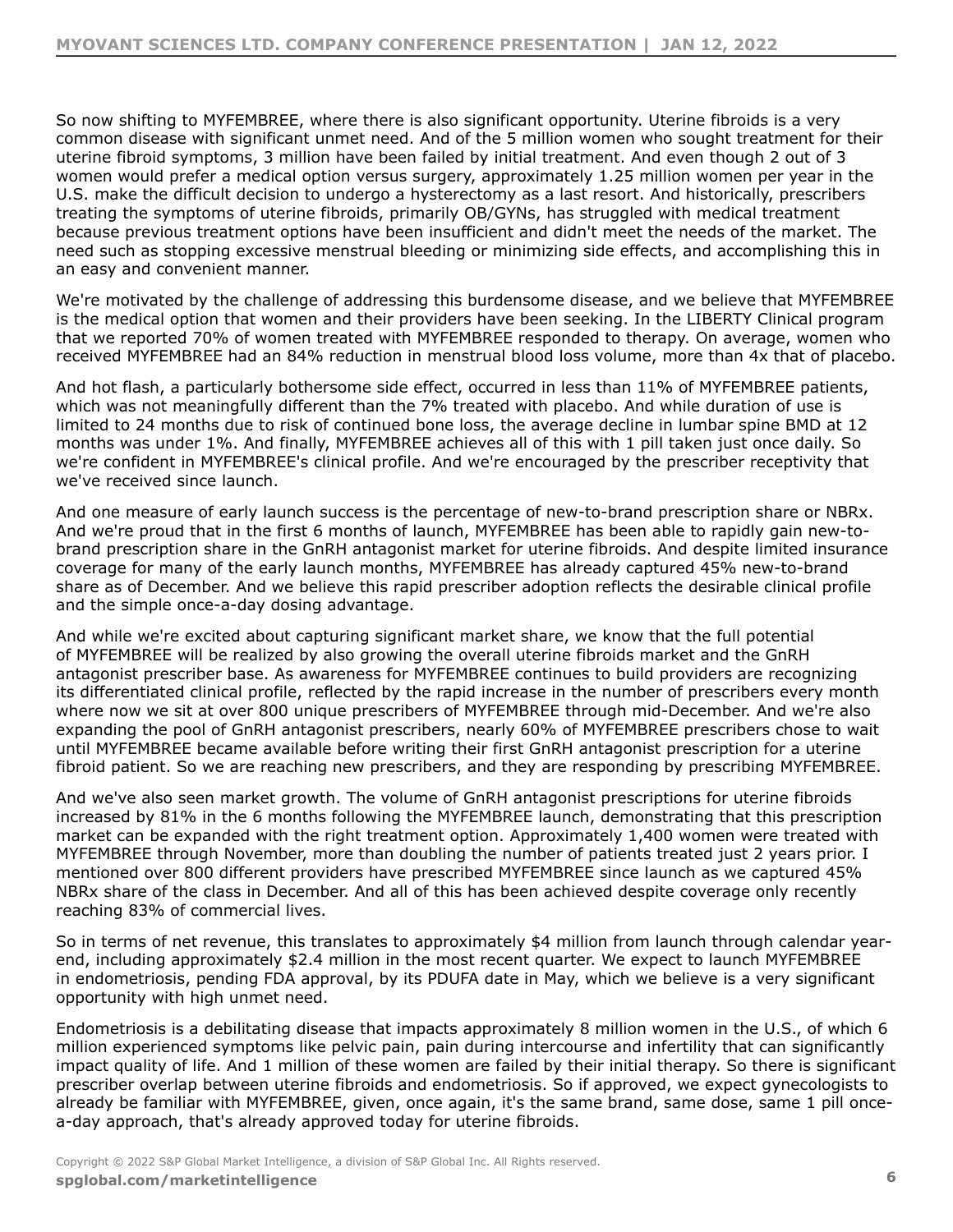We also believe the process for establishing reimbursement should take less time for endometriosis. And these factors combined should help us to accelerate initial uptake in endometriosis should we get approval from the FDA. So the market opportunity in women's health is significant. There are approximately 5 million women in the U.S. with symptomatic uterine fibroids who are seeking treatment and 6 million women with symptomatic endometriosis. And combined, approximately 4 million of these women are failed by initial treatment for their condition. So this is the initial patient focus, with the opportunity to expand significantly as providers gain treatment experience and confidence in MYFEMBREE for uterine fibroids and if approved endometriosis. So even a small share of this 4 million patient market would result in significant revenues for MYFEMBREE.

And there's reason to be optimistic about MYFEMBREE over the longer term. It has a clinical profile that meets the needs of both prescribers and patients. Most women with uterine fibroids or endometriosis strongly prefer medical options to surgery and scientific societies recommend sharing clinical decisionmaking between doctors and their patients. And finally, we have quickly established broad payer coverage, minimizing patient out-of-pocket costs and we continue to work towards assessing other hurdles to prescribing. So changing in trends prescribing behavior takes time, but we're off to a great start with a differentiated product. And over time, we believe has a potential to have significant revenue opportunity.

So in closing, we are delivering on our mission to redefine care for many patients. We believe ORGOVYX's adoption will continue to build this year, reflecting increased patient and clinician demand for its differentiated clinical profile. In our first year on the market, we continue to believe that ORGOVYX is poised to become the ADT standard of care in advanced prostate cancer.

And MYFEMBREE has a potential to have a significant impact in the lives of many and to transform the treatment paradigm for symptoms associated with uterine fibroids and if approved for pain associated with endometriosis. And these represent substantial opportunities for growth. We're encouraged by our launch progress as we've been able to rapidly gain new-to-brand prescription share while simultaneously growing the market in uterine fibroids. So we have plans to expand our pipeline this year, by executing on relugolix life cycle opportunities by advancing MVT-602 and by pursuing business development, all made possible by the strong financial position we carry into the year with \$528 million of cash as of December 31.

So we have an exciting year ahead. In addition to executing commercially, we expect to complete multiple regulatory filings. We expect to receive multiple regulatory decisions. We expect to read out important clinical data and we expect to initiate additional clinical studies. So I'm confident in our ability to deliver on our mission of redefining care for those who depend on us for our differentiated medicines. And I look forward to reporting our progress to you throughout the year.

So thank you, and I'll turn it back over to Eric now to facilitate the fireside chat. Eric?

#### **Eric William Joseph**

*JPMorgan Chase & Co, Research Division*

Great. Thanks for that, Dave. Maybe by way of getting started, I can have you to sort of introduce members of the Myovant team on the desk with you, and we'll proceed from there.

#### **David C. Marek**

*CEO & Director*

Sure. We're bringing on Uneek, our Chief Financial and Business Officer. We'll have Lauren Merendino, our Chief Commercial Officer; and Juan Camilo, who will join us as our Chief Medical Officer. So we're ready for your questions, Eric, and those from your audience.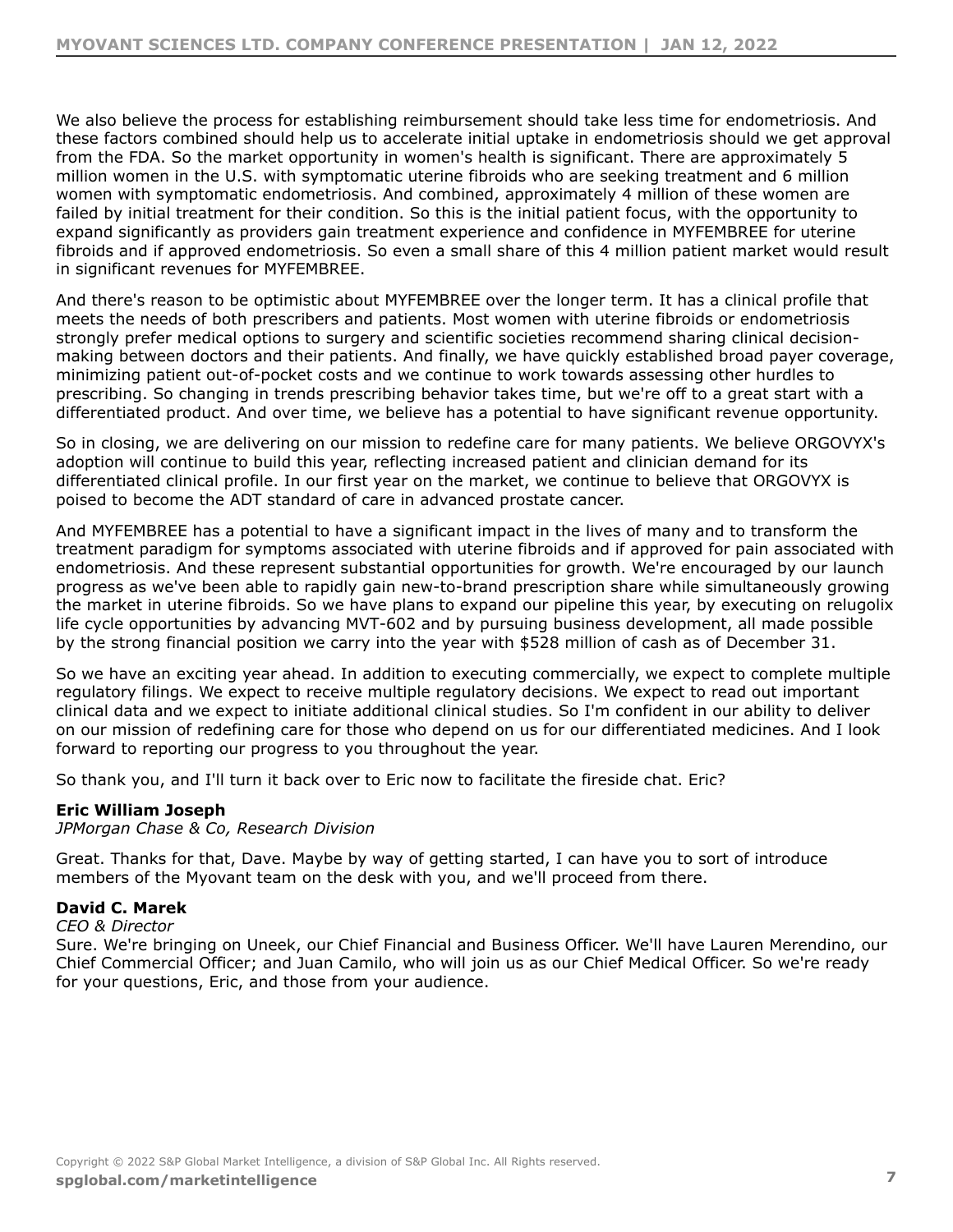### **Question and Answer**

#### **Eric William Joseph**

*JPMorgan Chase & Co, Research Division*

Great. Thanks. Well, sure, maybe we can just start with ORGOVYX's performance in advanced prostate cancer so far. And one of the questions I've been getting of late is the rising gross-to-net trend and whether that's typical of products in the advanced prostate cancer's space that are reimbursed under Part D. I think it's caught someone in the Street a little bit by surprise. Your [ signaling ] stabilization at sort of the 40% range going forward, I guess, what gives you comfort in that essentially you have good line of sight and maybe just a little bit more characterization of the gross-to-net trend so far?

#### **David C. Marek**

*CEO & Director*

Yes, absolutely. I'll let Uneek take this just by way of introduction. We're going through the typical cycle of a new launch where early on in the first few months, you enjoy patients who might be treated, but yet are -- not yet under contracted with our payers. And then as we move through the year, of course, more of those lives come under the coverage that we've been able to establish. So that was a trend we expected to see. But I'll turn it over to Uneek to address that more specifically and where we see it going. Uneek?

#### **Uneek Mehra**

#### *Chief Financial & Business Officer*

Yes. Thanks, Dave. So consistent with the commentary that Dave gave, as our brand ORGOVYX continues to sort of go well into the launch year, we have established coverage for both Medicare Part D as well as commercial coverage. And as a function of that evolution, we believe as the coverage has now stabilized to almost excellent levels. The gross to net should now come into that stable range of the low 40s that Dave mentioned. And we expect that it will continue to be in the low to mid-40s in the foreseeable future.

#### **Eric William Joseph**

#### *JPMorgan Chase & Co, Research Division*

Okay. Okay. Great. And in terms of where you're seeing volume demand right now. I guess do you have a sense of how uptake is split between newly diagnosed versus or patients that are new to APCs versus those that are switching from an existing product? And then secondary to that, for newly-treated APC patients? Are physicians -- to what extent are physicians taking in a patient's baseline cardiac health in choosing an appropriate treatment option, right? Are they sort of -- how likely are they sort of to relegate relugolix use for those who have higher CV risk in addition to the APC?

#### **David C. Marek**

*CEO & Director*

Sure, Eric. I will let Lauren address the first part of the question in terms of the distribution of patients. I think we're enjoying a lot of treatment-naive patients to ADT. And then Juan Camilo, maybe you can address the consideration for cardiovascular. So let's start with Lauren.

#### **Lauren Merendino**

*Chief Commercial Officer*

Thanks, Dave. Yes, we're seeing the use of ORGOVYX across a broad range of patients, which is consistent with our label in advanced prostate cancer. And of those patients, 60% are ADT naive, which is important because many of them are early in their treatment journey. So we would expect them to be on ADT for longer. And then that means that 40% of our patients are also transitioning from another ADT. And this to us signals that there is a unique value proposition that ORGOVYX brings to the table even for patients who are already on an ADT.

#### **David C. Marek**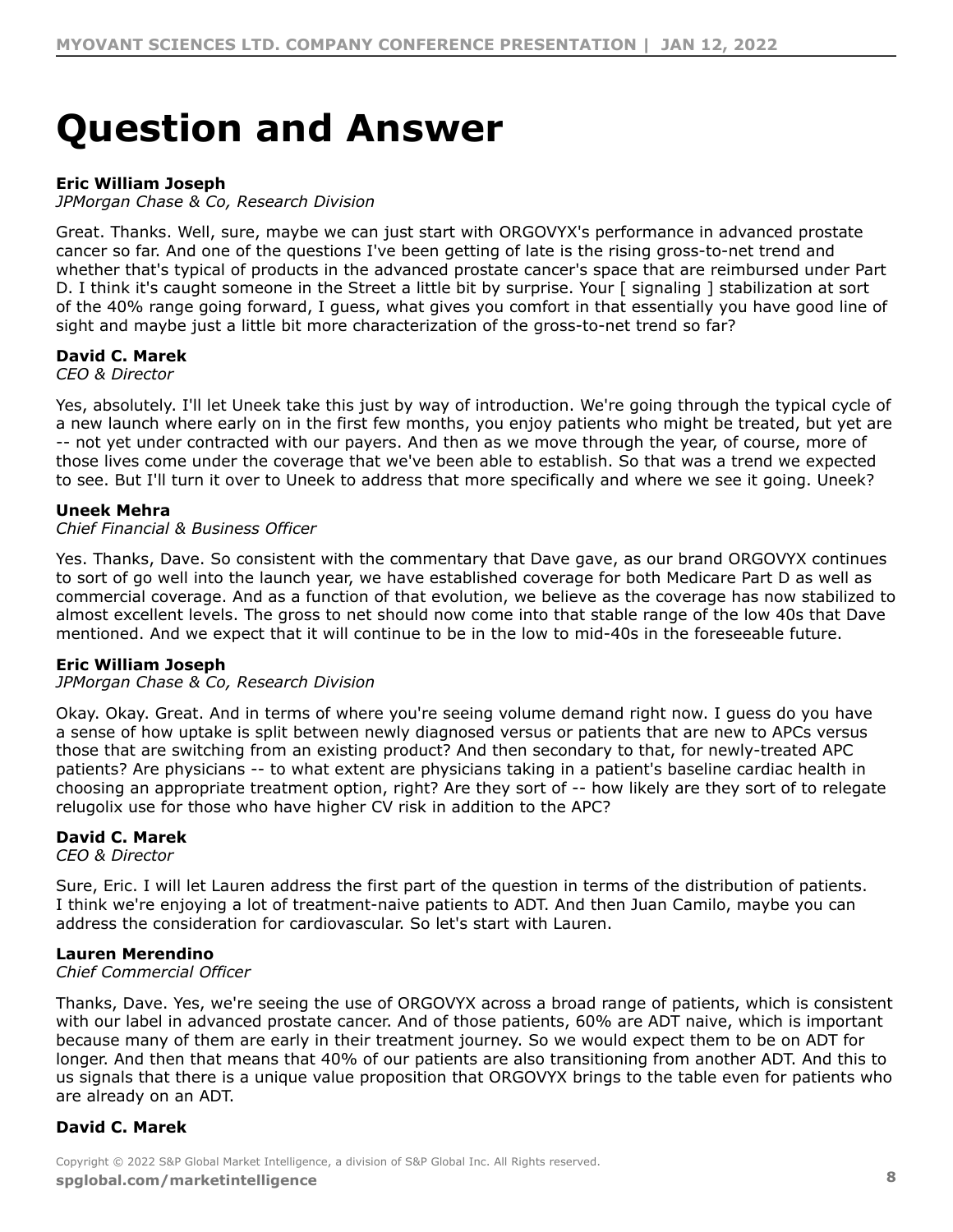#### *CEO & Director*

And Juan Camilo regarding cardiovascular considerations?

#### **Juan Camilo Arjona Ferreira**

*Chief Medical Officer*

Yes. I think that, Eric, what we're seeing is that with the conversation about the data from our HERO study and an ongoing discussion about the safety profile of agonist versus antagonist, there has been a raise awareness of the existing risk of cardiovascular disease in patients with prostate cancer, where 2 out of 3 patients have significant risk factors and 1 out of 3 will have a prior history of cardiovascular disease. And therefore, this is becoming a component to the assessment of best treatment options. And I don't see it -- I don't think we see it as niching ORGOVYX for patients that have risk given that that's the majority of patients, they are actually reassessing their use of ADT having CV risk into consideration.

#### **Eric William Joseph**

*JPMorgan Chase & Co, Research Division*

Okay. Okay. And in terms of the mix between Part D coverage versus uptake under commercial insurance. Can you just sort of remind us where that stands currently? And how that is likely to trend through 2022 and beyond?

#### **David C. Marek**

*CEO & Director*

Yes. Yes. Sure. Lauren, would you like to take that?

#### **Lauren Merendino**

*Chief Commercial Officer*

Sure. So our patient population is roughly half commercial and half Medicare Part D.

#### **Eric William Joseph**

*JPMorgan Chase & Co, Research Division*

Okay. Okay. Right, right, right. But I mean, I guess, where you're seeing demand currently? Are you sort of indicating what the mix is today -- I mean currently, are you seeing uptake kind of equally split within those populations? And obviously, with what you just laid out there, you'd expect it to sort of arrive at that point, I guess, longer term, but I guess from where things stand today, you're seeing a roughly even split?

#### **Lauren Merendino**

*Chief Commercial Officer*

Yes. So just to clarify, in the advanced prostate cancer market overall, there is a higher percentage of Medicare Part D patients. However, the mix of ORGOVYX patients is roughly 50-50, which shows that we're having greater uptake on the commercial side relative to market.

#### **Eric William Joseph**

*JPMorgan Chase & Co, Research Division*

Okay. Okay. All right. Great. So submitted question here is the latest developments on your partnering activities are seeking a global partner -- an ex-U.S. partner with ORGOVYX. What are you looking for in a partner going for ORGOVYX -- sorry, what are you looking for in a suitable ex U.S. global partner for the product?

#### **David C. Marek**

*CEO & Director*

Yes. Certainly, Uneek, why don't you take that one?

**Uneek Mehra** *Chief Financial & Business Officer*

Copyright © 2022 S&P Global Market Intelligence, a division of S&P Global Inc. All Rights reserved. **[spglobal.com/marketintelligence](https://marketintelligence.spglobal.com/) 9**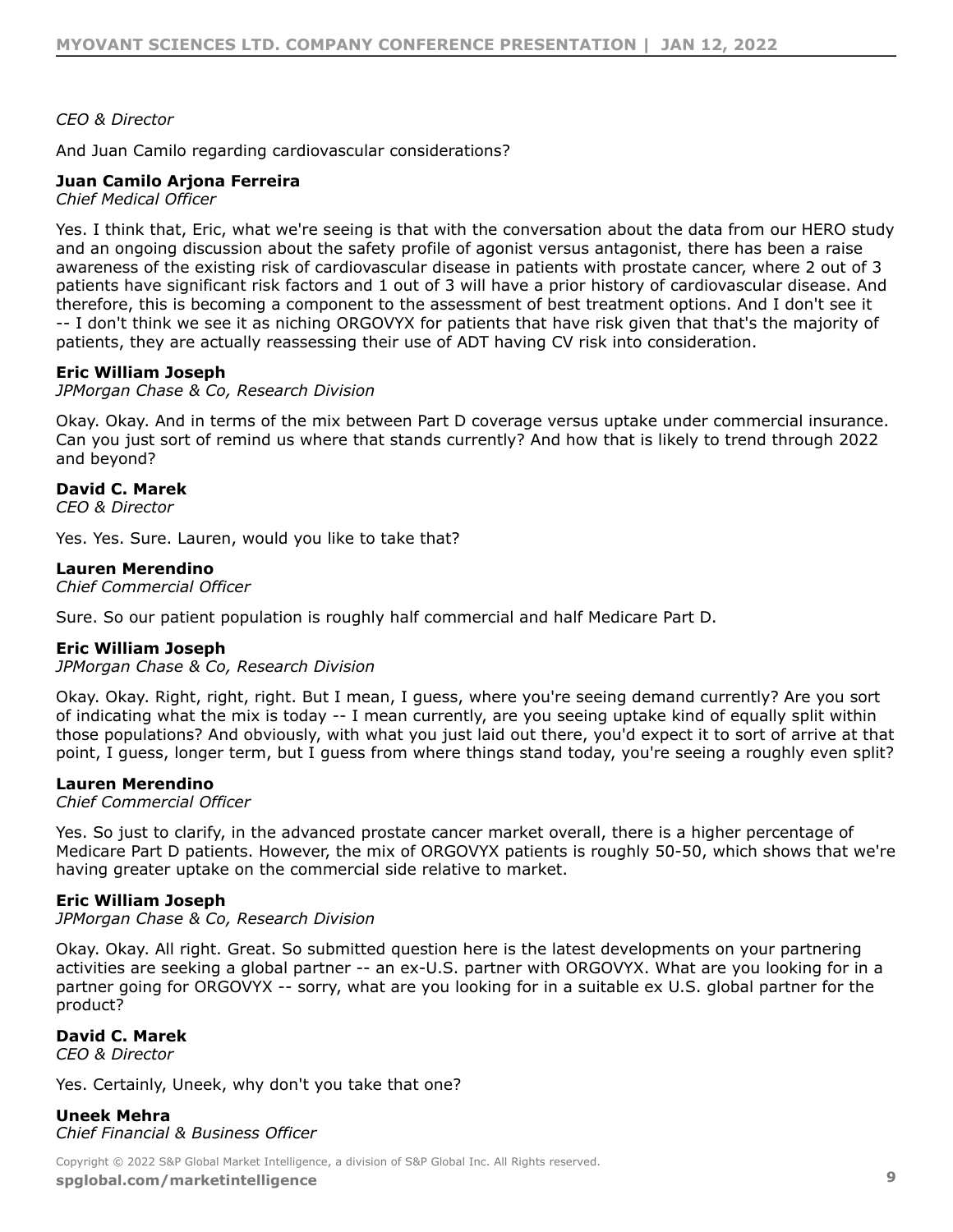Yes. Thanks, Eric. So we have a formal process underway to evaluate partners for the international rights for elagolix in oncology for our ORGOVYX. We have multiple interested parties. And what we are seeking for in a partner is an established commercial infrastructure in Europe, but preferably with urology or oncology presence. And we remain confident that the partner will be named in the coming few months in advance of the EU approval decision on ORGOVYX, which we expect around mid-2022.

#### **Eric William Joseph**

*JPMorgan Chase & Co, Research Division*

Okay. Okay. So switching to MYFEMBREE. Who would be -- sorry. Questions are coming in from all over the place here. Okay. Great. So yes, switching to MYFEMBREE. Just curious to get a sense of where - the type of patients where you're currently seeing the product being used, particularly as it relates to their prior treatment experience? Are you seeing update primarily in newly care-seeking patients or for those who might be experienced transitioning from something else. And then among physicians, the targeted physicians that you're detailing to, anything in the way of feedback in terms of their recognizing a difference in how the product is being received relative to the incumbents Orilissa, ORIAHNN.

#### **David C. Marek**

*CEO & Director*

Yes, certainly. Lauren?

#### **Lauren Merendino**

*Chief Commercial Officer*

Yes. So I'll answer the second part first, if you don't mind, Eric. So the response that we've received from physicians has been very positive in our product profile. They are confident in the efficacy that we've shown in our studies. They have a positive view of our safety profile, and they like the simplicity of 1 pill once a day, both for them and for their patients. So overall, we've had very positive feedback on our patient profile.

To the first part of your question, which is around the types of patients that are receiving MYFEMBREE today. So our physicians and our market research -- anecdotal feedback from our physicians as well as our market research confirms that they are utilizing MYFEMBREE in a broad set of urine fibroid patients today. And when we look at prior treatment, the large majority of these patients have been treated previously with an oral contraceptive. Now this isn't surprising. This is as expected because as you may know, that has been the primary first-line treatment for uterine fibroids for a long time. And there are some payers that do require use of oral contraceptives upfront. So the fact that the majority of our patients have received oral contraceptives is not surprising. A very low percentage of our patients have received ORIAHNN. And so we are, in many cases, the first GnRH antagonist that this patient is receiving.

#### **Eric William Joseph**

*JPMorgan Chase & Co, Research Division*

Okay. Okay. Great. And for the sake of us, modeling this out, can you just speak to, I guess, use of discounting gross to net as a tool for kind of providing access? And how you expect that to trend as the launch built?

**David C. Marek** *CEO & Director*

Yes. Certainly, Lauren.

#### **Lauren Merendino** *Chief Commercial Officer*

I believe for gross-to-net, Uneek, generally...

**Uneek Mehra** *Chief Financial & Business Officer*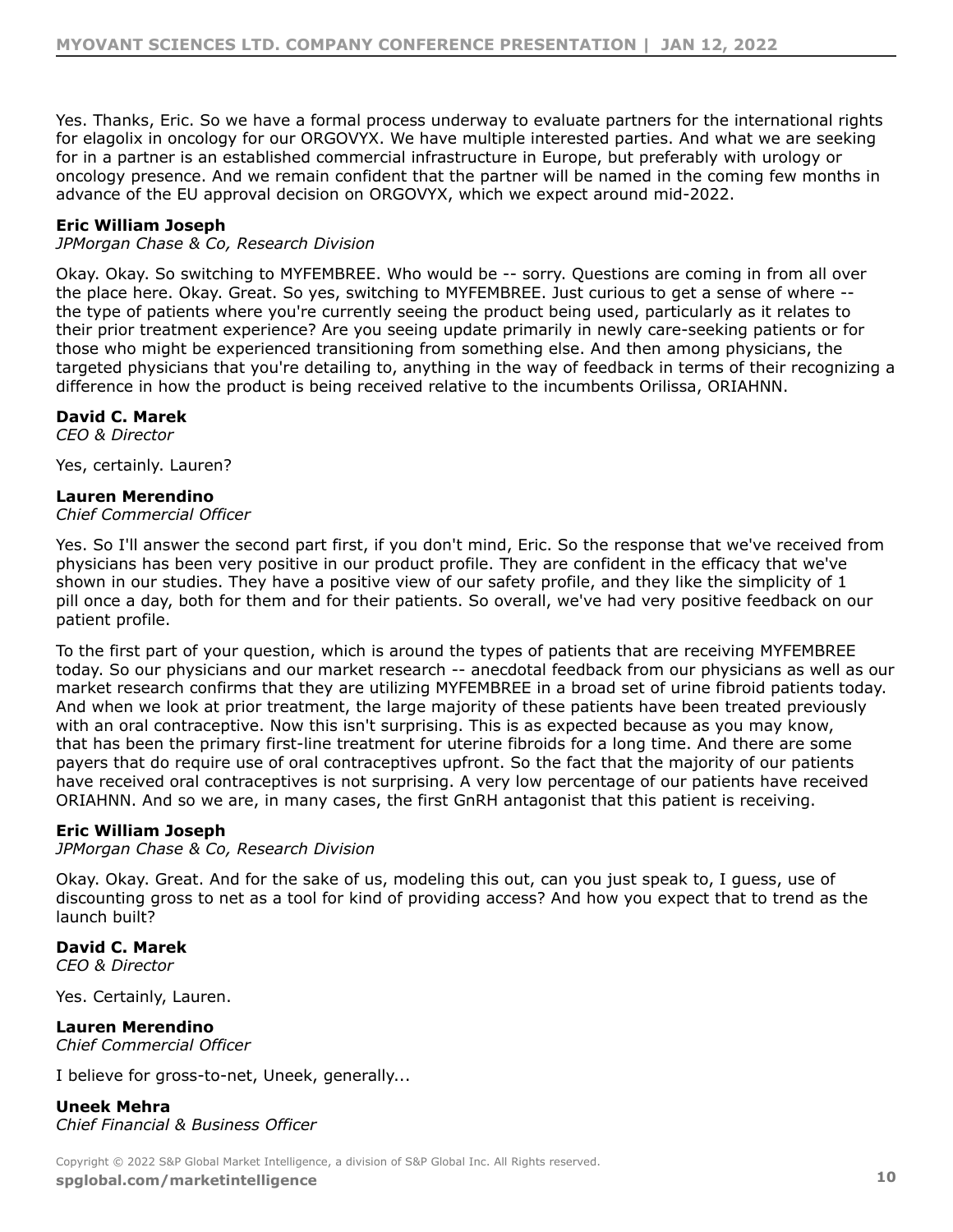Is this -- I believe -- is this for MYFEMBREE?

#### **Eric William Joseph**

*JPMorgan Chase & Co, Research Division*

Yes. Correct. Yes. Gross to net on MYFEMBREE.

#### **Uneek Mehra**

*Chief Financial & Business Officer*

Yes, MYFEMBREE, of course, quite different from ORGOVYX. It has largely a commercial population. So we are contracting with payers. We are at the stage of the launch where the contracting and coverage decisions are happening as we speak right now. So we do expect the gross to net for MYFEMBREE to continue to increase as the coverage increases. And I think we are still some time away from stabilizing there given the nature and the timing of the launch at this point.

#### **Eric William Joseph**

#### *JPMorgan Chase & Co, Research Division*

Okay. Okay. Okay. Submitted question here. Looking for a little bit of an update with respect to MVT-602. And in addition to that, I guess, how should we be thinking about further life cycle opportunities with relugolix and opportunities for pipeline expansion.

#### **David C. Marek**

*CEO & Director*

Yes, certainly. Pipeline expansion is a key part of 2022 for us as the question outlined. It's really 3 categories of that. We think there is tremendous opportunity for life cycle management relugolix itself. We also see opportunities with MVT-602, and then, of course, supplementing that with business development efforts that will focus around women's health as well as oncology. I'll turn it over to Juan Camilo to give a little more detail on those areas that you asked more specifically. Juan Camilo?

#### **Juan Camilo Arjona Ferreira**

#### *Chief Medical Officer*

Yes. I think that for life cycle management opportunities, we look at 3 different categories. One is what additional data can we generate that would be meaningful and informative for patients and prescribers today within the indications that we have approval for. We also look at the potential new indications, and we have a list of options that we are triaging right now for both the monotherapy in ORGOVYX or the [indiscernible] combination of MYFEMBREE. And then the third thing is we are exploring any potential for additional combination with other products that are used in these or other populations. So it's a pretty broad net that we're casting to advance life cycle management.

The second pillar that Dave mentioned is MVT-602. As you know, it's a kisspeptin receptor agonist that has multiple potential indications. We've been working hard to define which of those we want to pursue, and we look forward to letting you know those details in the near future. And then working with Uneek and the business development team, who have been canvassing quite a vast net of assessment for what is available in the areas of interest. It's mainly urology, certain areas of oncology and women's health. And we are looking for the right opportunity so that we can continue to advance our pipeline.

#### **Eric William Joseph**

*JPMorgan Chase & Co, Research Division*

Okay. Great. Just coming back to MYFEMBREE a couple of things looking out for here, right? Both the label expansion for endometriosis and a longer follow-up and possible submission for an amendment with longterm durability -- sorry, longer-term dosing. Can you just talk about sort of the go-forward planning with respect to a supplemental finding for the 2-year bone mineral density data? And just your confidence level in kind of expanding allowed timeline of therapy for the product.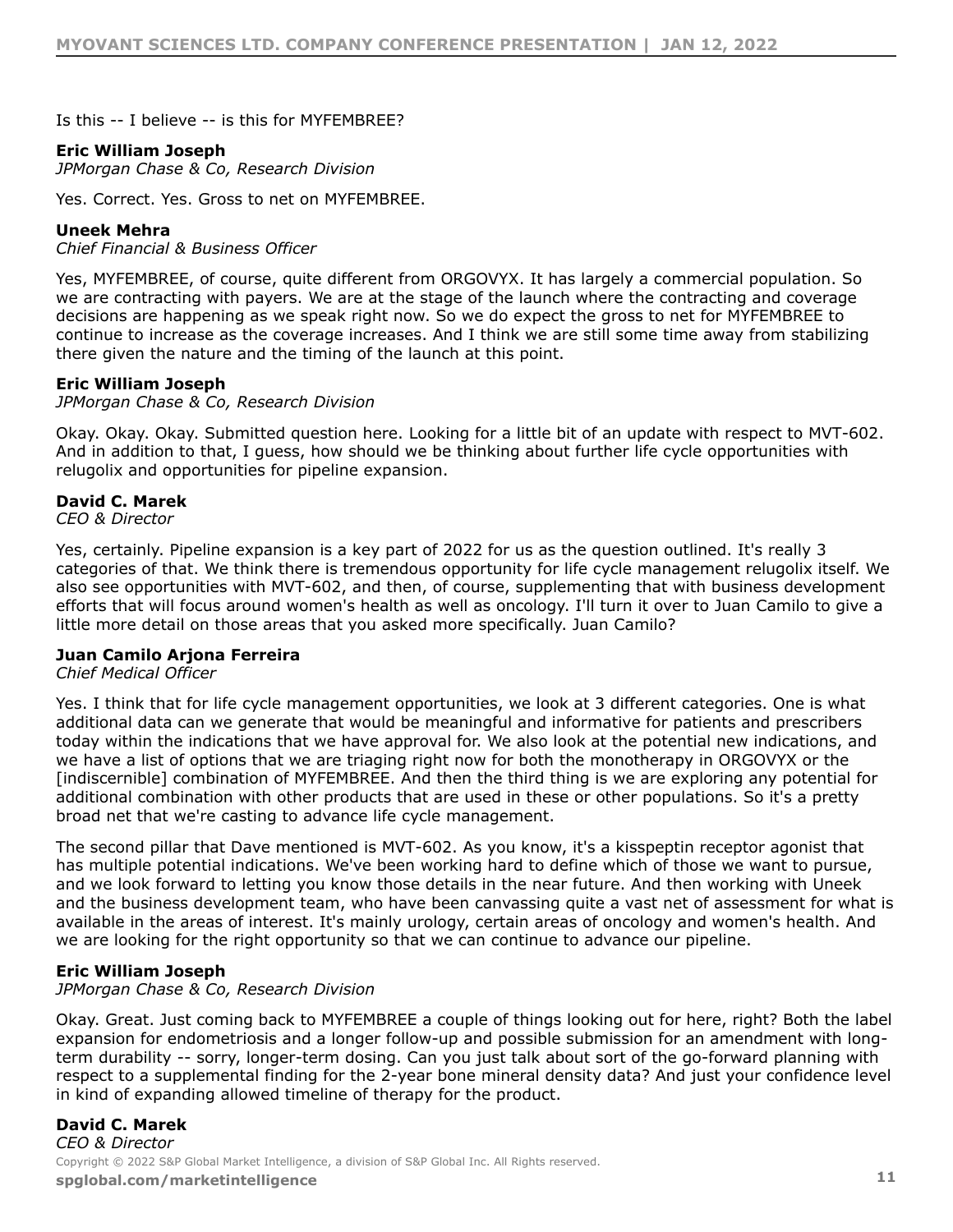Sure. Juan Camilo?

#### **Juan Camilo Arjona Ferreira**

*Chief Medical Officer*

Yes. I think I'll start with the excitement about the potential for an approval for the endometrial syndication, as Dave and Lauren have commented. We are excited about the opportunity to bring to physicians a simple solution that has -- in a single label with the same brand, 1 dose and dosing regimen and 1 pill once a day for both uterine fibroids and endometriosis and provide all the data that we've already presented for that indication.

With regard to the submission of our randomized withdrawal study, as you may recall, we are very excited about having -- being the only brand that has 2-year data that provided evidence of persistence of efficacy as long as patients continue treatment, provide clarity on what happens when you discontinue therapy with a return of heavy menstrual bleeding around 5 to 6 weeks after and the option of retreatment with regaining of efficacy. But also, as you referred to the demonstration of stable bone density from week 52 to week 104, we are planning to submit, as we've said before, that information to the FDA in the next few weeks. We're finalizing our documentation for that purpose. But what I want to make clear is that what will -- how that data will be reflected in the label and how that may or not affect the duration of treatment is up to the FDA and their review. So I wouldn't want to speculate on what their assessment is going to be.

#### **Eric William Joseph**

*JPMorgan Chase & Co, Research Division*

Okay. Okay. All right. Great. Well, I think we will leave it there for time. Dave and team, I want to thank. And everybody at the Myovant team, I want to thank you for joining us this afternoon, and thanks, everybody, for tuning into this session.

#### **David C. Marek**

*CEO & Director* Thank you, Eric, and thanks, everyone, for joining us today.